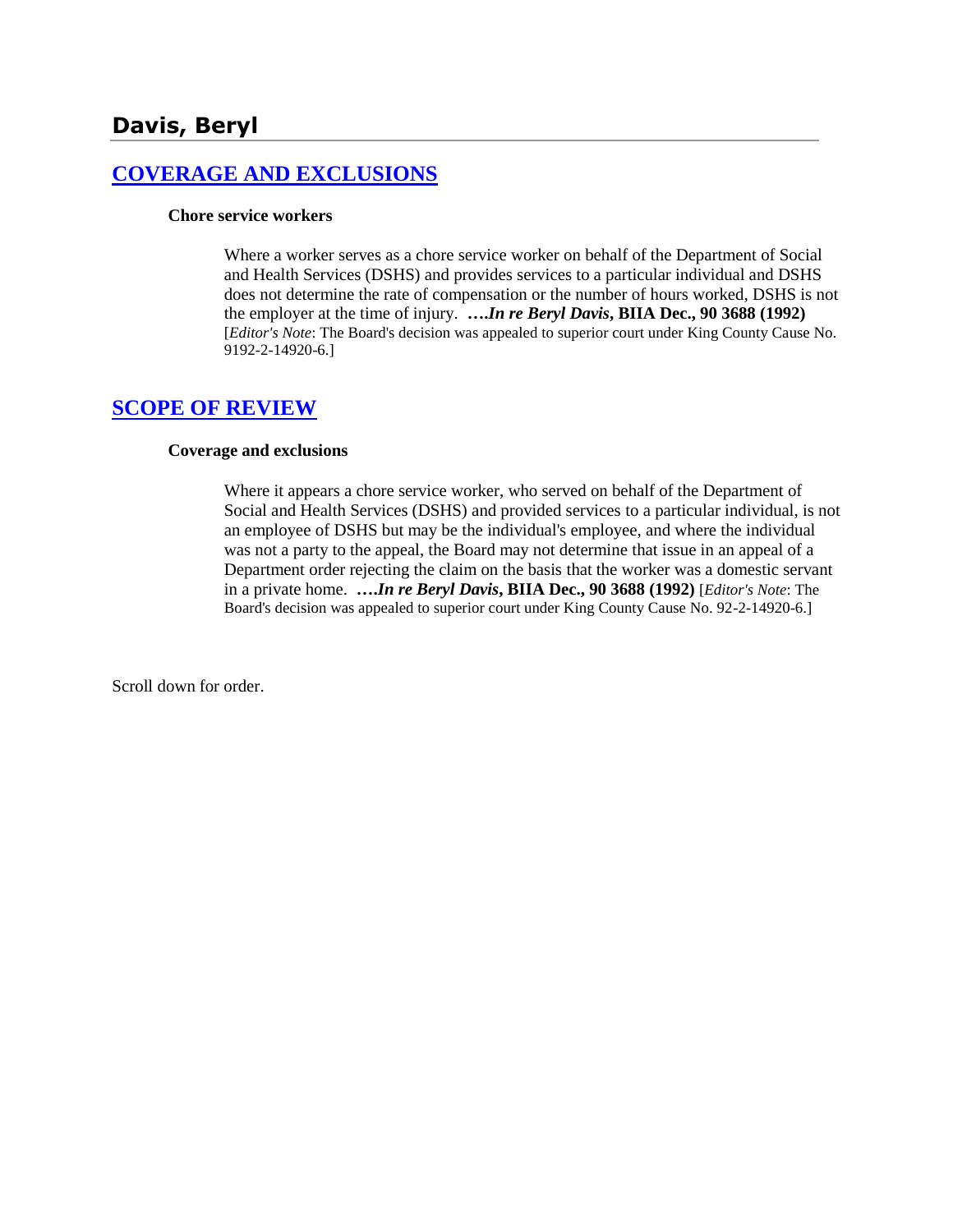#### **BEFORE THE BOARD OF INDUSTRIAL INSURANCE APPEALS STATE OF WASHINGTON**

**)**

**IN RE: BERYL JUNE DAVIS ) DOCKET NO. 90 3688**

**CLAIM NO. M-456361 ) DECISION AND ORDER**

APPEARANCES:

Claimant, Beryl June Davis, by Rumbaugh & Rideout, per Cynthia L. Burchfield

Alleged employer, DSHS Safety/Benefits Office, by The Office of the Attorney General, per Gretchen Leanderson

Department of Labor and Industries, by The Office of the Attorney General, per Steve Putz, Assistant, and Linda Joy, Paralegal

This is an appeal filed by the claimant, Beryl June Davis, on July 19, 1990 from an order of the Department of Labor and Industries dated June 8, 1990 which affirmed an order dated April 25, 1990. The order rejected the claim on the basis that coverage did not exist because the claimant was employed as a domestic servant in a private home by an employer who had less than two employees regularly employed forty or more hours per week in such employment and the employer had not made provisions for coverage by means of elective adoption. **AFFIRMED**.

# **PROCEDURAL AND EVIDENTIARY MATTERS**

Pursuant to RCW 51.52.104 and RCW 51.52.106, this matter is before the Board for review and decision on a timely Petitions for Review filed on behalf of the Department of Labor and Industries and the Department of Social and Health Services to a Proposed Decision and Order issued on November 6, 1991 in which the order of the Department dated June 8, 1990 was reversed and the claim was remanded to the Department with instructions to issue a further order determining that Beryl June Davis was an employee of the Department of Social and Health Services, was not engaged in domestic labor within the meaning of RCW 51.12.020(1) and to determine her eligibility for benefits under the Washington State Industrial Insurance Act.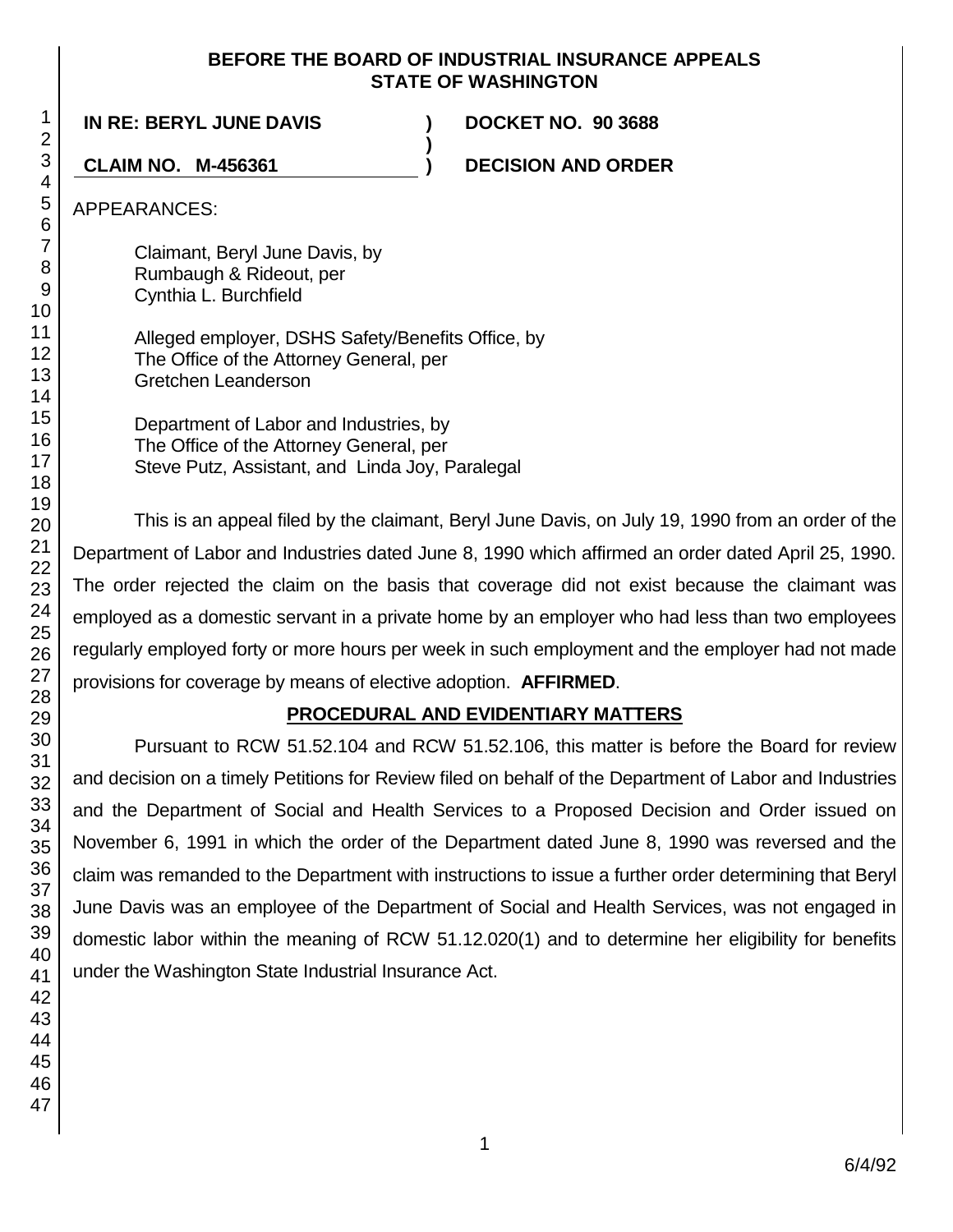The Board has reviewed the evidentiary rulings in the record of proceedings and finds that no prejudicial error was committed and said rulings are hereby affirmed.

#### **DECISION**

The sole issue presented by this appeal is whether Beryl June Davis was engaged in employment subject to the mandatory coverage provisions of the Industrial Insurance Act when she was injured on February 21, 1990. The initial step in making this determination is identifying Ms. Davis' employer. Ms. Davis contends that although she was providing services to Christine K. Ralston, her employer was the Washington State Department of Social and Health Services. The Department of Labor and Industries and the Department of Social and Health Services contend in the alternative that Ms. Davis was not an employee of DSHS, and if she were, she would be excluded from coverage by the provisions of RCW 51.12.020(1).

Although the Department of Social and Health Services provided Ms. Ralston with the money to pay for Ms. Davis' services, most of the elements of control which are used to determine the existence of an employer/employee relationship were in the hands of Ms. Ralston. Ms. Ralston paid Ms. Davis directly with funds provided for that purpose by DSHS. Ms. Ralston was the sole person to determine when Ms. Davis would provide chore services, the sole person to determine if the performance of those services was satisfactory, and the sole person with the ability to terminate the relationship and hire another chore service worker if Ms. Davis proved to be unsatisfactory. Although the Department of Social and Health Services determined the amount they would provide to Ms. Ralston for chore services, they did not determine the rate of compensation to be paid to Ms. Davis or the number of hours to be worked. WAC 388-15-217(5) provides that a client of DSHS, Ms. Ralston in this case, employs and supervises the chore provider and receives payment from DSHS which is then paid to the provider. In addition, WAC 388-15-217(5) specifically provides that the client of DSHS would be responsible for paying for any services or any rate of compensation exceeding that authorized by DSHS. It appears clear to us that DSHS provided Ms. Ralston with money to employ a chore service provider and she chose to employ Ms. Davis for the number of hours and at the rate of compensation authorized by DSHS. Beryl June Davis, as a chore service worker, was not in an employee/employer relationship with DSHS.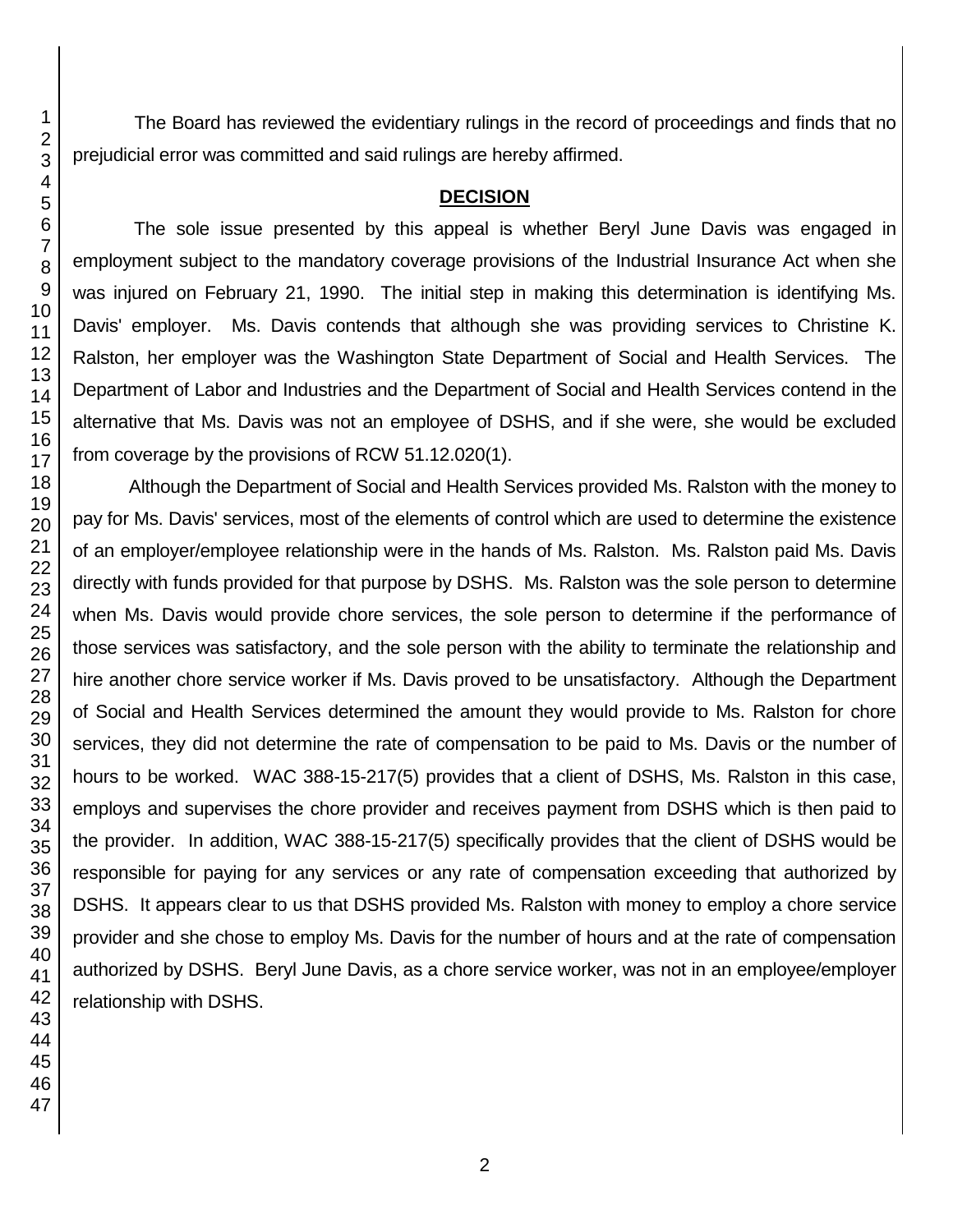Although it appears that Ms. Ralston was the employer of Ms. Davis, we do not have jurisdiction to determine that issue at this time, as Ms. Ralston was not a party to these proceedings. In light of the interpretation of RCW 51.12.020(1) contained in Everist v. Dep't of Labor & Indus., 57 Wn. App. 483 (1990), we believe Ms. Davis would also be excluded from coverage under the Act if her employer was Ms. Ralston, as she was engaged in the duties of a "domestic servant" at the time she was injured. The tasks performed by Ms. Davis for Ms. Ralston to a significant degree mirror the tasks described in Everist at page 486 of that decision. Those tasks constitute the duties of a domestic servant. By the specific provisions of RCW 51.12.020(1), this type of employment is excluded from mandatory coverage under the Industrial Insurance Act. Anyone claiming benefits under the Industrial Insurance Act is initially under the burden of establishing entitlement to those benefits. Olympia Brewing Co. v. Dep't of Labor & Indus., 34 Wn.2d 498 (1949). As Ms. Davis has not established that she was an employee of the Department of Social and Health Services at the time she suffered the alleged injury on February 21, 1990, she has failed to meet her burden of establishing entitlement to benefits under the Industrial Insurance Act.

After consideration of the Proposed Decision and Order, the Petitions for Review filed thereto on behalf of the Department of Labor and Industries and the Department of Social and Health Services, and the claimant's Reply to Petition for Review, and a careful review of the entire record before us, we are persuaded that the Department's order rejecting the claim is correct and must be affirmed.

Proposed Finding of Fact No. 1 and proposed Conclusion of Law No. 1 are hereby adopted as this Board's final finding and conclusion:

## **FINDINGS OF FACT**

- 2. On February 21, 1990, Beryl June Davis suffered an alleged injury while she was providing chore services to Christina K. Ralston.
- 3. On February 21, 1990, at the time of the alleged injury, Beryl June Davis was not an employee of the State of Washington Department of Social and Health Services.

## **CONCLUSIONS OF LAW**

2. On February 21, 1990, at the time of the alleged injury, the Washington State Department of Social and Health Services was not the claimant's employer within the meaning of RCW 51.08.070.